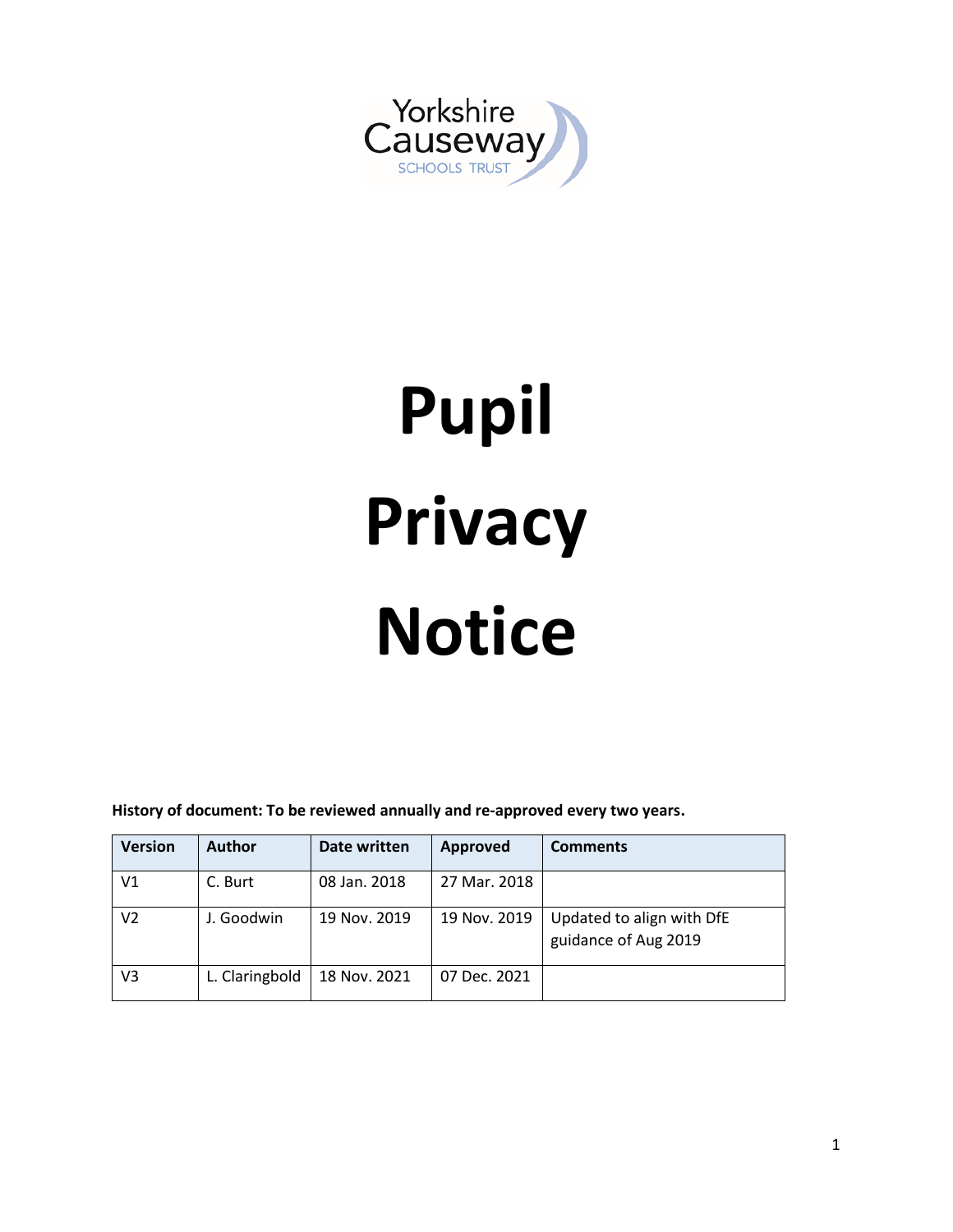# Contents

| 1.    |  |  |  |  |
|-------|--|--|--|--|
| 2.    |  |  |  |  |
| 3.    |  |  |  |  |
| 4.    |  |  |  |  |
| 5.    |  |  |  |  |
| 6.    |  |  |  |  |
| 7.    |  |  |  |  |
| 8.    |  |  |  |  |
| 9.    |  |  |  |  |
| 10.   |  |  |  |  |
| 11.   |  |  |  |  |
| 12.   |  |  |  |  |
|       |  |  |  |  |
|       |  |  |  |  |
| 13.1. |  |  |  |  |
| 13.2. |  |  |  |  |
| 14.   |  |  |  |  |
| 15.   |  |  |  |  |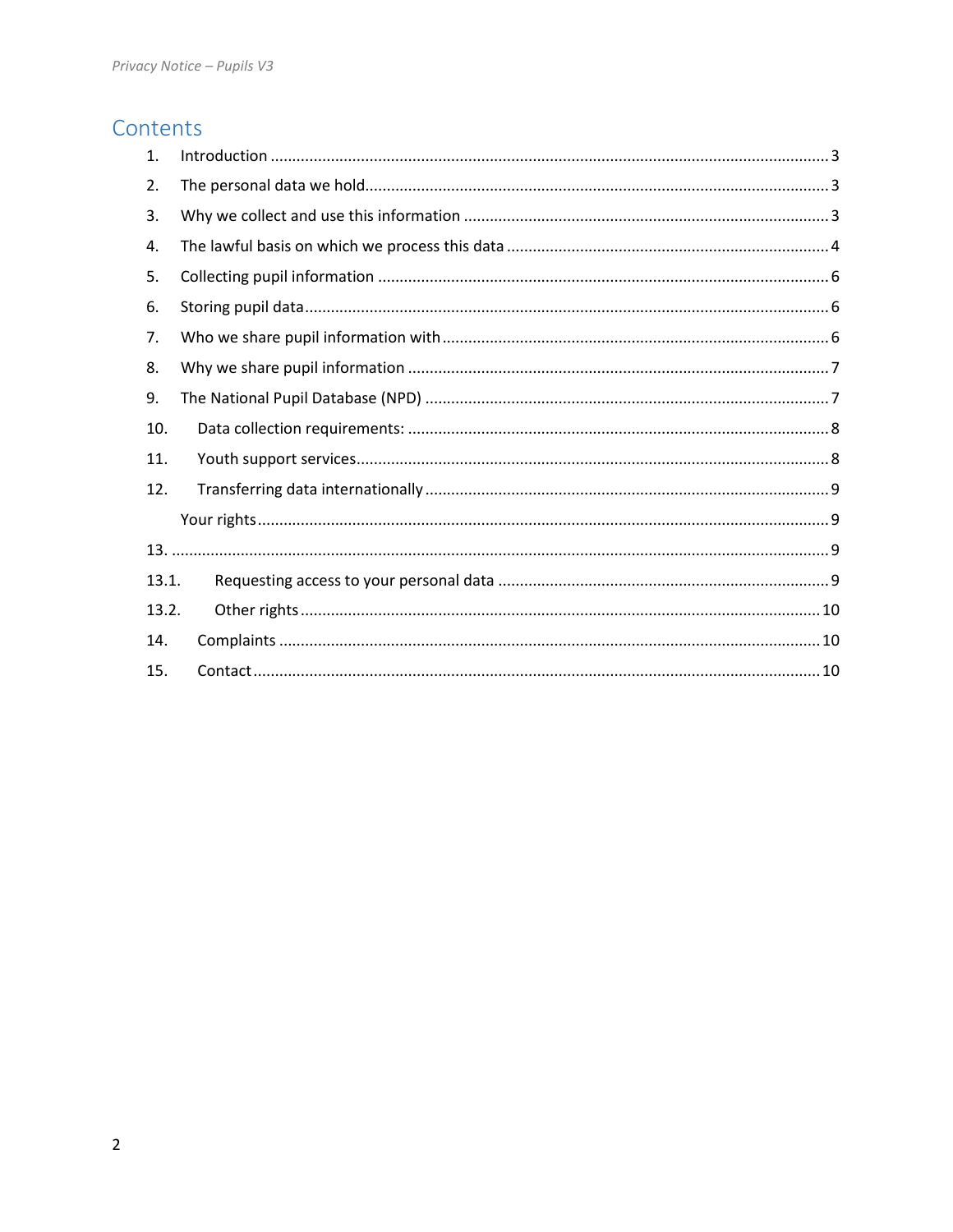# <span id="page-2-0"></span>1. Introduction

Under data protection law, individuals have a right to be informed about how the Trust uses any personal information that we hold about them. This Privacy Notice sets out how the Trust collects, stores, and uses information that you give Yorkshire Causeway Schools Trust (YCST).

YCST is committed to ensuring that your privacy is protected. Should we ask you to provide certain information by which you can be identified, then you can be assured that it will only be used in accordance with this Privacy Notice.

YCST is the 'data controller' as defined by Article 4 (7) of the UK GDPR. This means we determine the purposes for which, and the manner in which, your personal data is processed. We have a responsibility to you and your personal data and will only collect and use this in ways which are compliant with data protection legislation.

Our data protection officer (DPO) is Jane Goodwin. *(Please see 'Contact' at the end of this policy)*

# <span id="page-2-1"></span>2. The personal data we hold

Personal data that we may collect, use, store and share (when appropriate) about pupils includes, but is not restricted to:

- personal information (such as name, unique pupil number, gender, parent/guardian details, address, date of birth, emergency contact details, medical information)
- characteristics (such as ethnicity, language, nationality, country of birth, religion, free school meal eligibility)
- attendance information (such as sessions attended, number of absences and absence reasons)
- other relevant information (such as test results, special educational needs information, medical information, assessment information, exclusion/behaviour information, post-16 learning information)
- photographs and videos (such as professional school photos and school play videos)
- CCTV images captured in school.

We may also hold data about pupils that we have received from other organisations, such as other schools, local authorities and the Department for Education (DfE).

# <span id="page-2-2"></span>3. Why we collect and use this information

We use the information we collect and hold to:

- support pupils' teaching and learning
- safeguard all pupils in our care
- provide appropriate pastoral care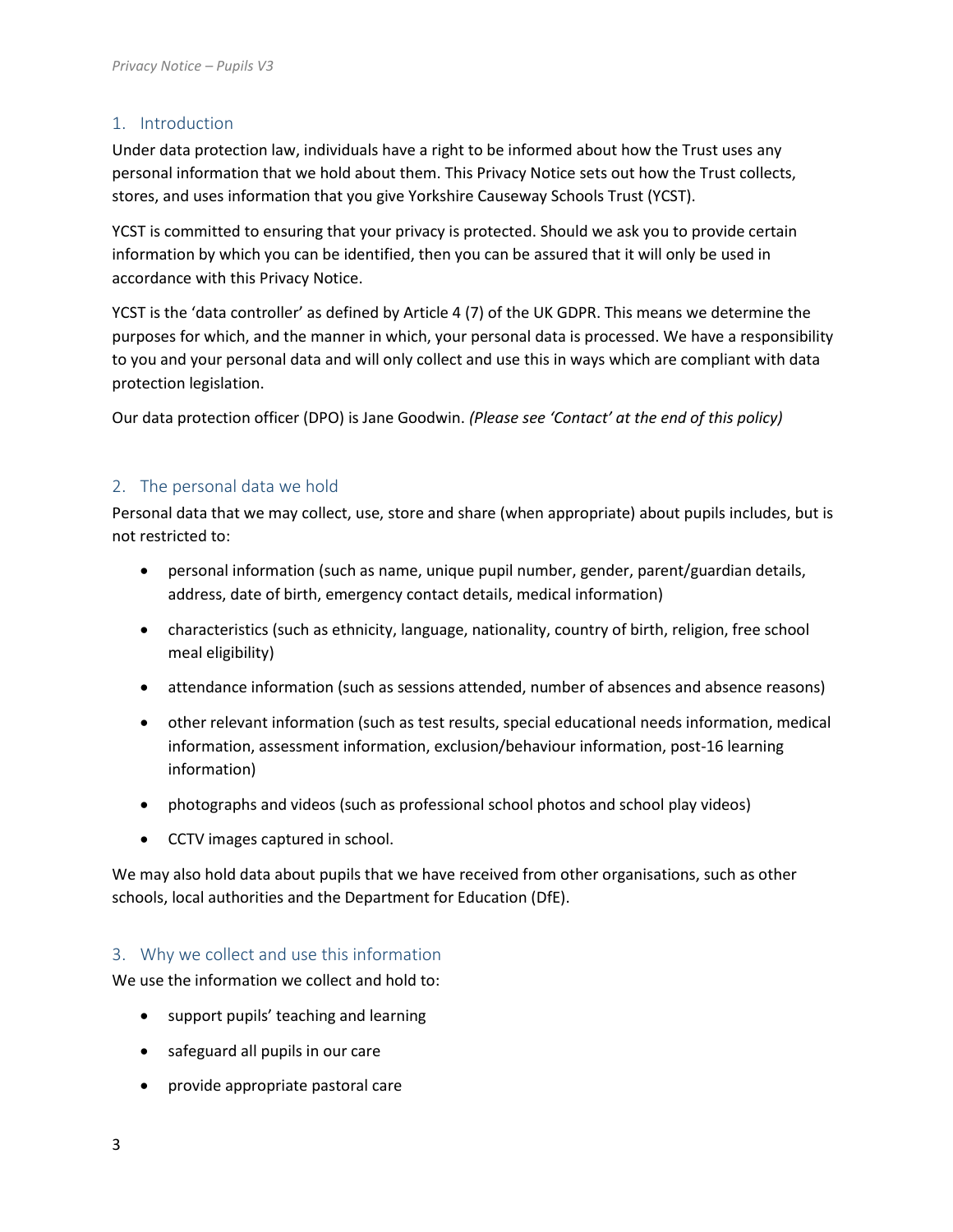- monitor and report on pupil progress
- comply with law regarding data sharing
- publish examination results
- administer admissions waiting lists
- assess the quality of our services
- assess how individual schools, and the Trust as a whole, is performing
- communicate with former pupils
- monitor pupils' official Email communications and internet use etc. for the purpose of ensuring compliance with the Trust's ICT Acceptable Use Policy
- where appropriate, promote the Trust to prospective pupils.

# <span id="page-3-0"></span>4. The lawful basis on which we process this data

We only collect and use pupils' personal data when the law allows us to. Most commonly, we process it where we need to comply with a legal obligation or where we need it to perform an official task in the public interest (such as providing education).

Any personal data that we process about our pupils and parents is done so in accordance with Article 6 and Article 9 of the UK GDPR.

Out legal basis for processing your personal data, in line with Article 6(1)(c) (legal obligation) includes (but not limited to):

- Education Act 1944, 1996, 2002, 2011
- Education and Adoption Act 2016
- Education (Information About Individual Pupils) (England) Regulations 2013
- Education (Pupil Information) (England) Regulations 2005
- Education and Skills Act 2008
- Children Act 1989, 2004
- Children and Families Act 2014
- Equality Act 2010
- Education (Special Educational Needs) Regulations 2001

We also process information in accordance with Article 6(e) (public task), Article 6(a) (consent), Article 9(2)(a) (explicit consent where applicable) and Article 9(2)(g) (reasons of substantial public interest).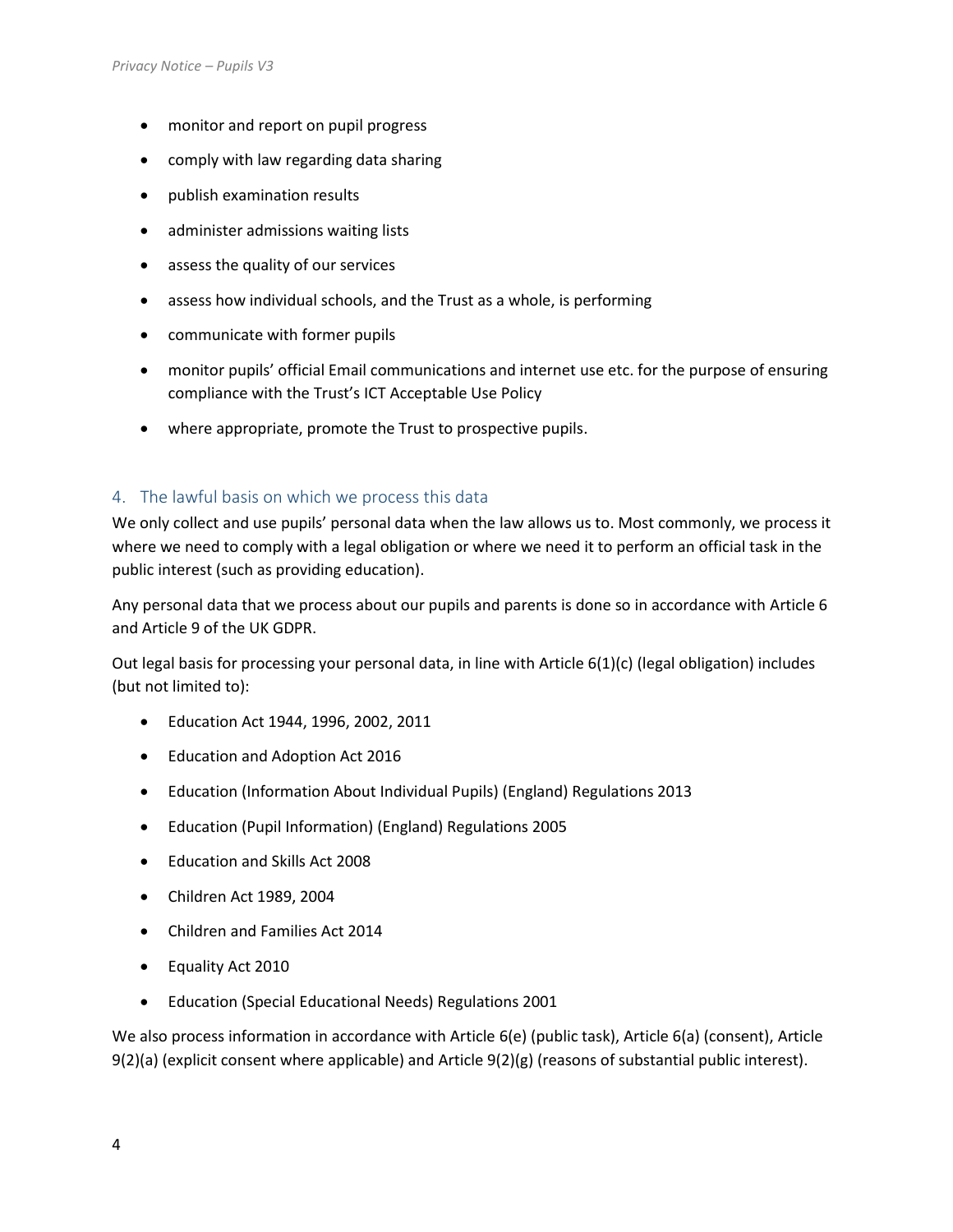Where we have obtained consent to use pupils' personal data, this consent can be withdrawn at any time. We will make this clear when we ask for consent, and explain how consent can be withdrawn.

Some of the reasons listed above for collecting and using pupils' personal data overlap, and there may be several grounds which justify our use of this data.

For 'special category' data, we only collect and use it when we have both a lawful basis and one of the following conditions for processing as set out in data protection law:

- we have obtained your explicit consent to use your personal data in a certain way
- we need to perform or exercise an obligation or right in relation to employment, social security or social protection law
- we need to protect an individual's vital interests (i.e. protect your life or someone else's life), in situations where you're physically or legally incapable of giving consent
- the data concerned has already been made manifestly public by you
- we need to process it for the establishment, exercise or defence of legal claims
- we need to process it for reasons of substantial public interest as defined in legislation
- we need to process it for health or social care purposes, and the processing is done by, or under the direction of, a health or social work professional or by any other person obliged to confidentiality under law
- we need to process it for public health reasons, and the processing is done by, or under the direction of, a health professional or by any other person obliged to confidentiality under law
- we need to process it for archiving purposes, scientific or historical research purposes, or for statistical purposes, and the processing is in the public interest
- for criminal offence data, we will only collect and use it when we have both a lawful basis, as set out above, and a condition for processing as set out in data protection law. Conditions include:
	- we have obtained your consent to use it in a specific way
	- we need to protect an individual's vital interests (i.e. protect your life or someone else's life), in situations where you're physically or legally incapable of giving consent
	- the data concerned has already been made manifestly public by you
	- we need to process it for, or in connection with, legal proceedings, to obtain legal advice, or for the establishment, exercise or defence of legal rights
	- we need to process it for reasons of substantial public interest as defined in legislation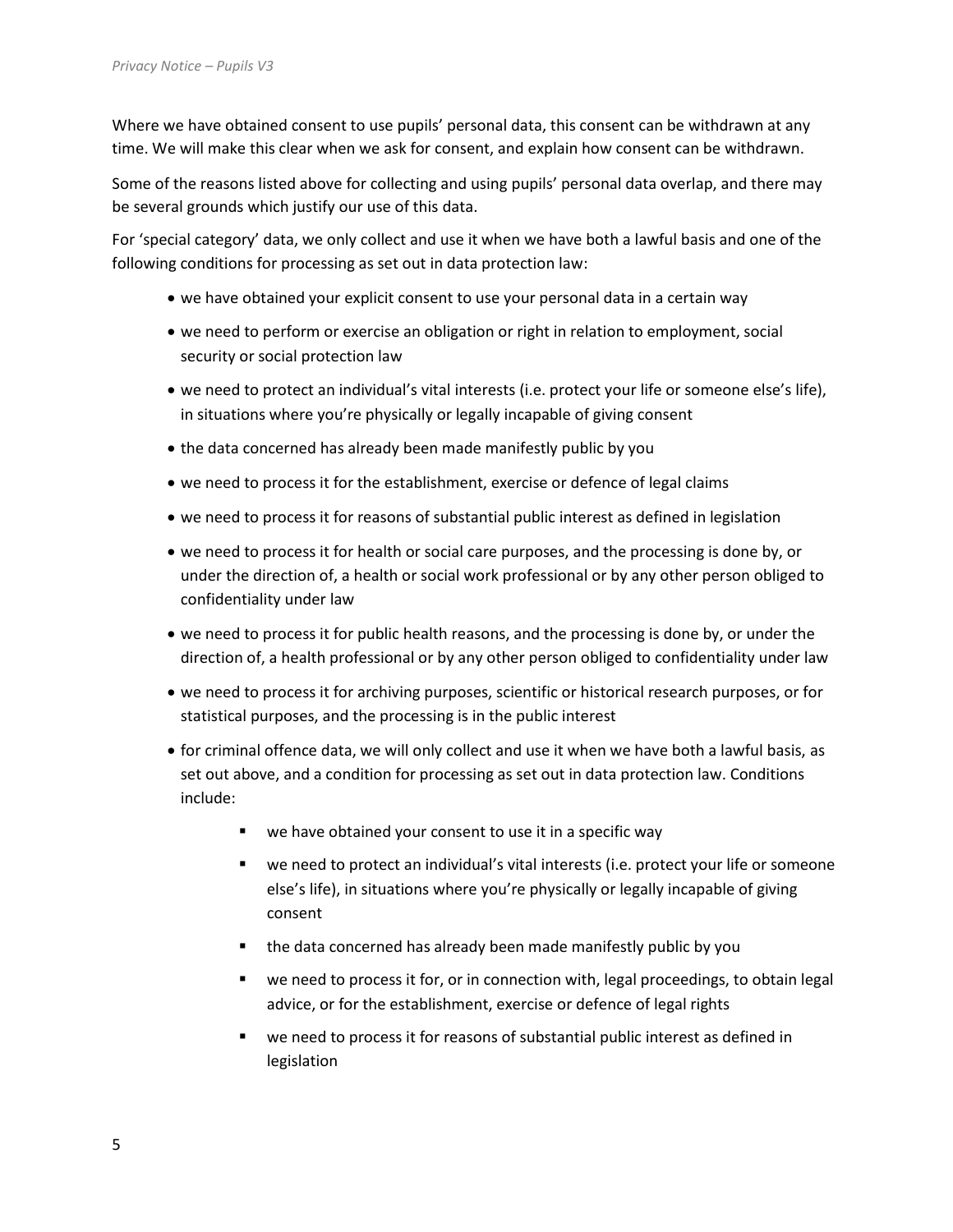# <span id="page-5-0"></span>5. Collecting pupil information

Whilst the majority of pupil information we collect about pupils is mandatory, some of it is provided to us on a voluntary basis. In order to comply with General Data Protection Regulation, we will inform you whether you are required to provide certain pupil information to us or if you have a choice in this.

We do not currently process any personal data through automated decision-making making or profiling. If this changes in the future, we will amend any relevant privacy notices in order to explain the processing to you, including your right to object to it.

We mainly collect pupil information through admission forms and common transfer file or secure transfer file from previous schools, however we may also hold data about you from:

- Local Authorities
- Department for Education (DfE)
- Police forces, courts, tribunals

# <span id="page-5-1"></span>6. Storing pupil data

We keep personal information about pupils while they are attending a Trust school. We may also keep it beyond their attendance at a Trust school if this is necessary in order to comply with our legal obligations. Our Trust Records Management Policy and School Records Retention Schedule set out how long we keep information about pupils. A copy of these are available from Trust schools on request.

# <span id="page-5-2"></span>7. Who we share pupil information with

We do not share information about pupils with any third party without consent unless the law and this policy allows us to do so.

Where it is legally required, or necessary (and it complies with data protection law), we may share personal information about pupils with the following organisations subject, where appropriate, to receiving assurances regarding their own data protection procedures and protocols and that it is used only for the specific purpose intended:

- local authorities (to meet our legal obligations to share certain information with it)
- the Department for Education
- the pupil's family and representatives
- educators and examining bodies
- our regulators (e.g. Ofsted)
- suppliers and service providers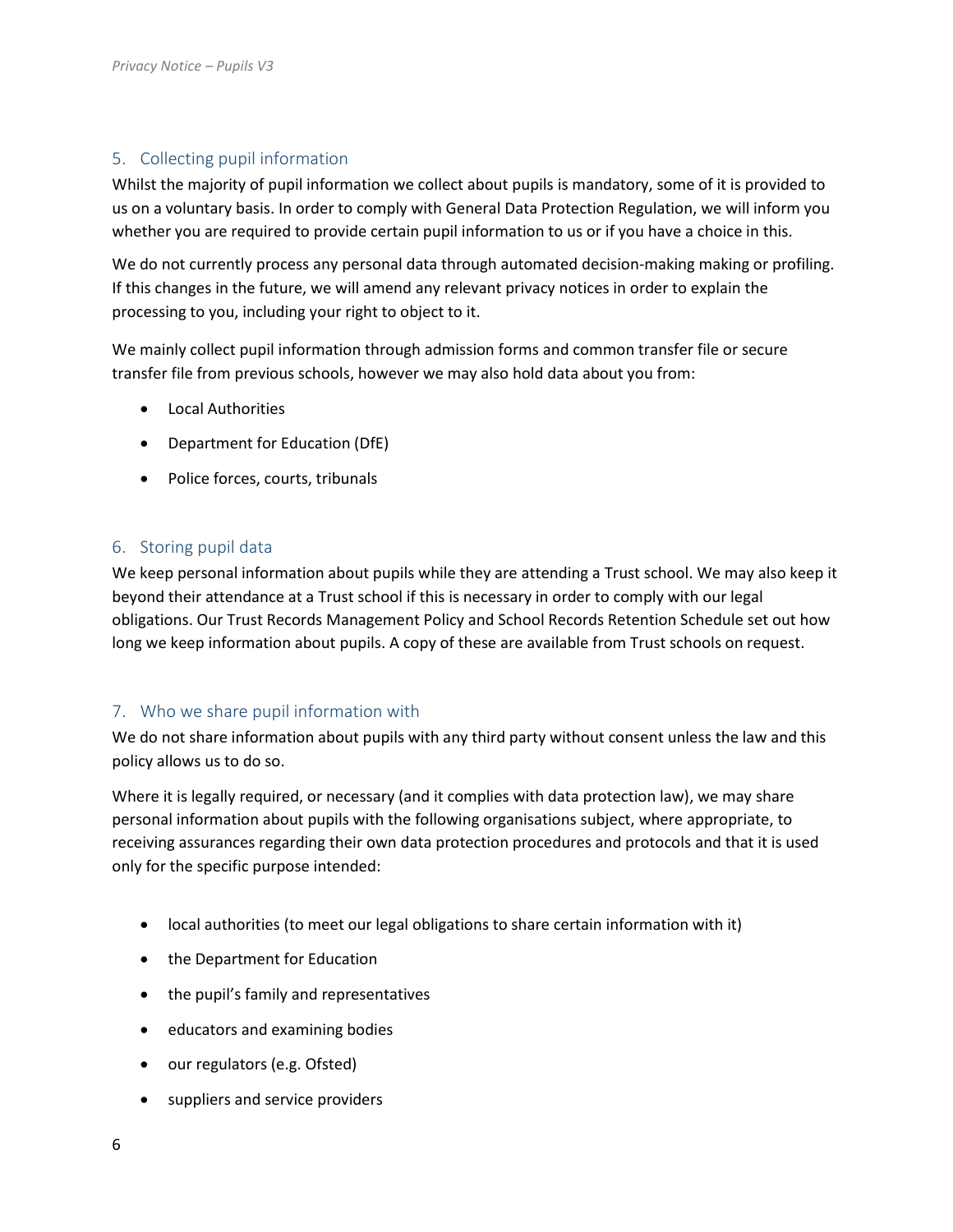- financial organisations
- central and local government
- our auditors
- survey and research organisations
- health authorities and health and social welfare organisations
- professional bodies including advisers and consultants
- police forces, courts, tribunals.

### <span id="page-6-0"></span>8. Why we share pupil information

We share pupils' data with the Department for Education (DfE) on a statutory basis. This data sharing underpins school funding and educational attainment policy and monitoring.

We are required to share information about our pupils with the (DfE) under regulation 5 of the Education (Information About Individual Pupils) (England) Regulations 2013.

Third Party data processors are subject to strict due diligence and assurances on information security and data protection compliance. Chosen providers are used solely to support the educational goals of the Trust and/or to provide electronic processing of routine administrative tasks and not for marketing purposes.

# <span id="page-6-1"></span>9. The National Pupil Database (NPD)

The NPD is owned and managed by the Department for Education and contains information about pupils in schools in England. It provides invaluable evidence on educational performance to inform independent research, as well as studies commissioned by the Department. It is held in electronic format for statistical purposes. This information is securely collected from a range of sources including schools, local authorities and awarding bodies.

We are required by law, to provide information about our pupils to the DfE as part of statutory data collections such as the school census and early years' census. Some of this information is then stored in the NPD. The law that allows this is the Education (Information About Individual Pupils) (England) Regulations 2013.

To find out more about the NPD, go to [https://www.gov.uk/government/publications/national-pupil](https://www.gov.uk/government/publications/national-pupil-database-user-guide-and-supporting-information)[database-user-guide-and-supporting-information.](https://www.gov.uk/government/publications/national-pupil-database-user-guide-and-supporting-information)

The DfE may share information about our pupils from the NPD with third parties who promote the education or well-being of children in England by:

- conducting research or analysis
- producing statistics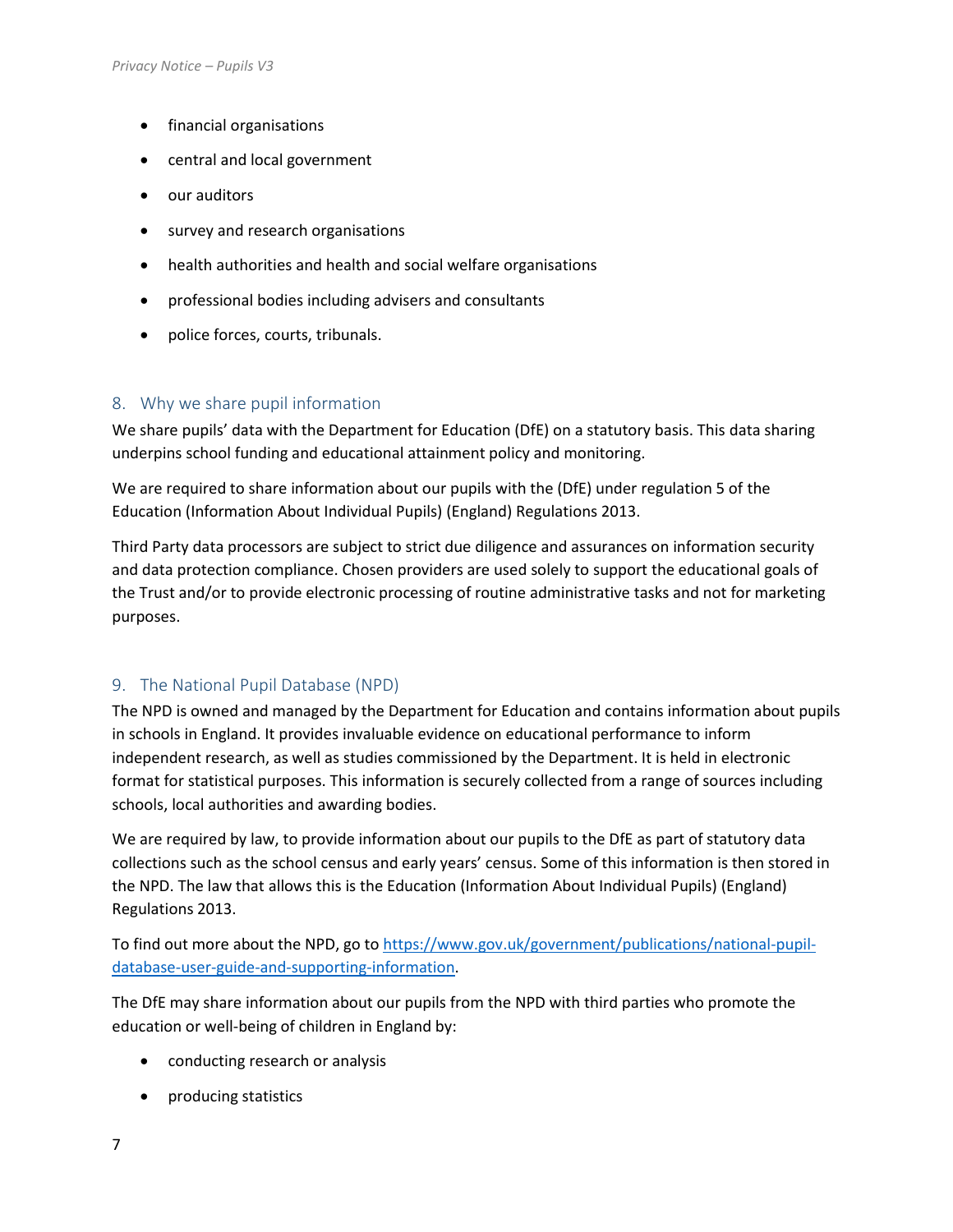• providing information, advice or guidance.

The DfE has robust processes in place to ensure the confidentiality of our data is maintained and there are stringent controls in place regarding access and use of the data. Decisions on whether DfE releases data to third parties are subject to a strict approval process and based on a detailed assessment of:

- who is requesting the data
- the purpose for which it is required
- the level and sensitivity of data requested: and
- the arrangements in place to store and handle the data.

To be granted access to pupil information, organisations must comply with strict terms and conditions covering the confidentiality and handling of the data, security arrangements and retention and use of the data.

For more information about the DfE's data sharing process, please visit: [https://www.gov.uk/data](https://www.gov.uk/data-protection-how-we-collect-and-share-research-data)[protection-how-we-collect-and-share-research-data](https://www.gov.uk/data-protection-how-we-collect-and-share-research-data)

For information about which organisations the DfE has provided pupil information to, (and for which project), please visit the following website: [https://www.gov.uk/government/publications/national](https://www.gov.uk/government/publications/national-pupil-database-requests-received)[pupil-database-requests-received](https://www.gov.uk/government/publications/national-pupil-database-requests-received)

To contact DfE visit[: https://www.gov.uk/contact-dfe.](https://www.gov.uk/contact-dfe)

# <span id="page-7-0"></span>10. Data collection requirements:

To find out more about the data collection requirements placed on us by the Department for Education (for example; via the school census) go to [https://www.gov.uk/education/data-collection-and-censuses](https://www.gov.uk/education/data-collection-and-censuses-for-schools)[for-schools.](https://www.gov.uk/education/data-collection-and-censuses-for-schools)

# <span id="page-7-1"></span>11. Youth support services

### **For secondary settings only:**

### **Pupils aged 13+**

Once our pupils reach the age of 13, we also pass pupil information to our local authority and / or provider of youth support services as they have responsibilities in relation to the education or training of 13-19 year olds under section 507B of the Education Act 1996.

This enables them to provide services as follows:

- youth support services
- careers advisers.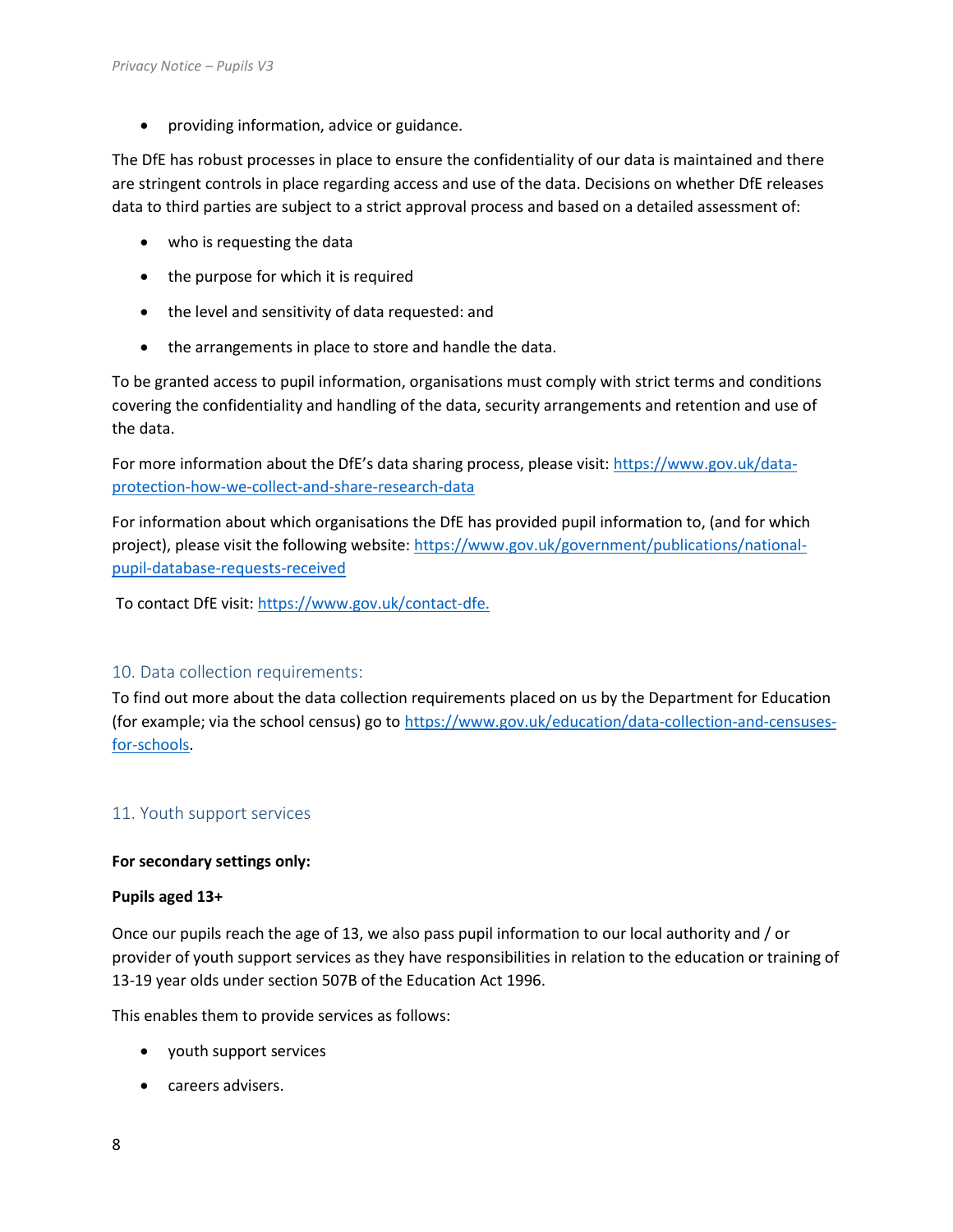A parent or guardian can request that **only** their child's name, address and date of birth is passed to their local authority or provider of youth support services by informing us. This right is transferred to the child / pupil once he/she reaches the age 16.

### **Pupils aged 16+**

We will also share certain information about pupils aged 16+ with our local authority and / or provider of youth support services as they have responsibilities in relation to the education or training of 13-19 year olds under section 507B of the Education Act 1996. This enables them to provide services as follows:

- post-16 education and training providers
- youth support services
- careers advisers.

For more information about services for young people, please visit our local authority website.

### <span id="page-8-0"></span>12. Transferring data internationally

Where we transfer personal data to a country or territory outside the European Economic Area (or the UK post-Brexit), we will do so strictly in accordance with data protection law.

# <span id="page-8-2"></span><span id="page-8-1"></span>13. Your rights

### <span id="page-8-3"></span>13.1. Requesting access to your personal data

Individuals have a right to make a **'subject access request'** to gain access to personal information held about them.

Parents/carers can make a request with respect to their child's data where the child is not considered mature enough to understand their rights over their own data (usually under the age of 12), or where the child has provided consent.

Parents also have a right to make a subject access request with respect to any personal data held about them.

If you make a subject access request, and if we do hold information about you or your child, we will:

- give you a description of it
- tell you why we are holding and processing it, and how long we will keep it for
- explain where we got it from, if not from you or your child
- tell you who it has been, or will be, shared with
- let you know whether any automated decision-making is being applied to the data, and any consequences of this